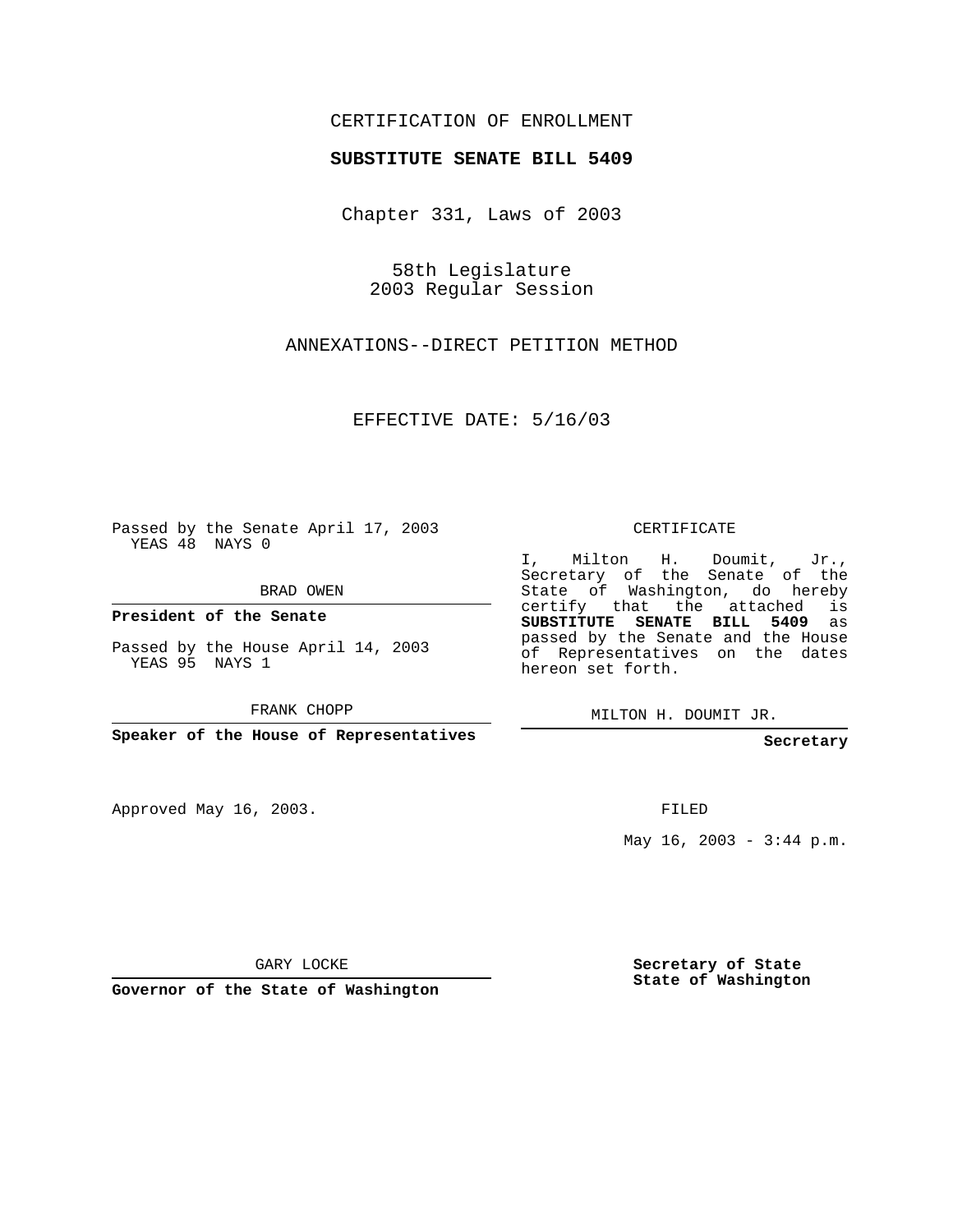# **SUBSTITUTE SENATE BILL 5409** \_\_\_\_\_\_\_\_\_\_\_\_\_\_\_\_\_\_\_\_\_\_\_\_\_\_\_\_\_\_\_\_\_\_\_\_\_\_\_\_\_\_\_\_\_

\_\_\_\_\_\_\_\_\_\_\_\_\_\_\_\_\_\_\_\_\_\_\_\_\_\_\_\_\_\_\_\_\_\_\_\_\_\_\_\_\_\_\_\_\_

#### AS AMENDED BY THE HOUSE

Passed Legislature - 2003 Regular Session

## **State of Washington 58th Legislature 2003 Regular Session**

**By** Senate Committee on Land Use & Planning (originally sponsored by Senators Mulliken, T. Sheldon, Roach, Fairley, Swecker, Reardon, Deccio, Doumit, McCaslin, Parlette, Esser, Rasmussen and Shin)

READ FIRST TIME 02/19/03.

 AN ACT Relating to providing a new direct petition annexation method; amending RCW 35.21.005 and 35A.01.040; adding new sections to chapter 35.13 RCW; adding new sections to chapter 35A.14 RCW; creating new sections; and declaring an emergency.

5 BE IT ENACTED BY THE LEGISLATURE OF THE STATE OF WASHINGTON:

 NEW SECTION. **Sec. 1.** The legislature recognizes that on March 14, 2002, the Washington state supreme court decided in *Grant County Fire Protection District No. 5 v. City of Moses Lake*, 145 Wn.2d 702 (2002), that the petition method of annexation authorized by RCW 35.13.125 through 35.13.160 and 35A.14.120 through 35A.14.150 is unconstitutional. The legislature also recognizes that on October 11, 2002, the Washington state supreme court granted a motion for reconsideration of this decision. The legislature intends to provide a new method of direct petition annexation that enables property owners and registered voters to participate in an annexation process without the constitutional defect identified by the court.

17 NEW SECTION. **Sec. 2.** A new section is added to chapter 35.13 RCW 18 to read as follows: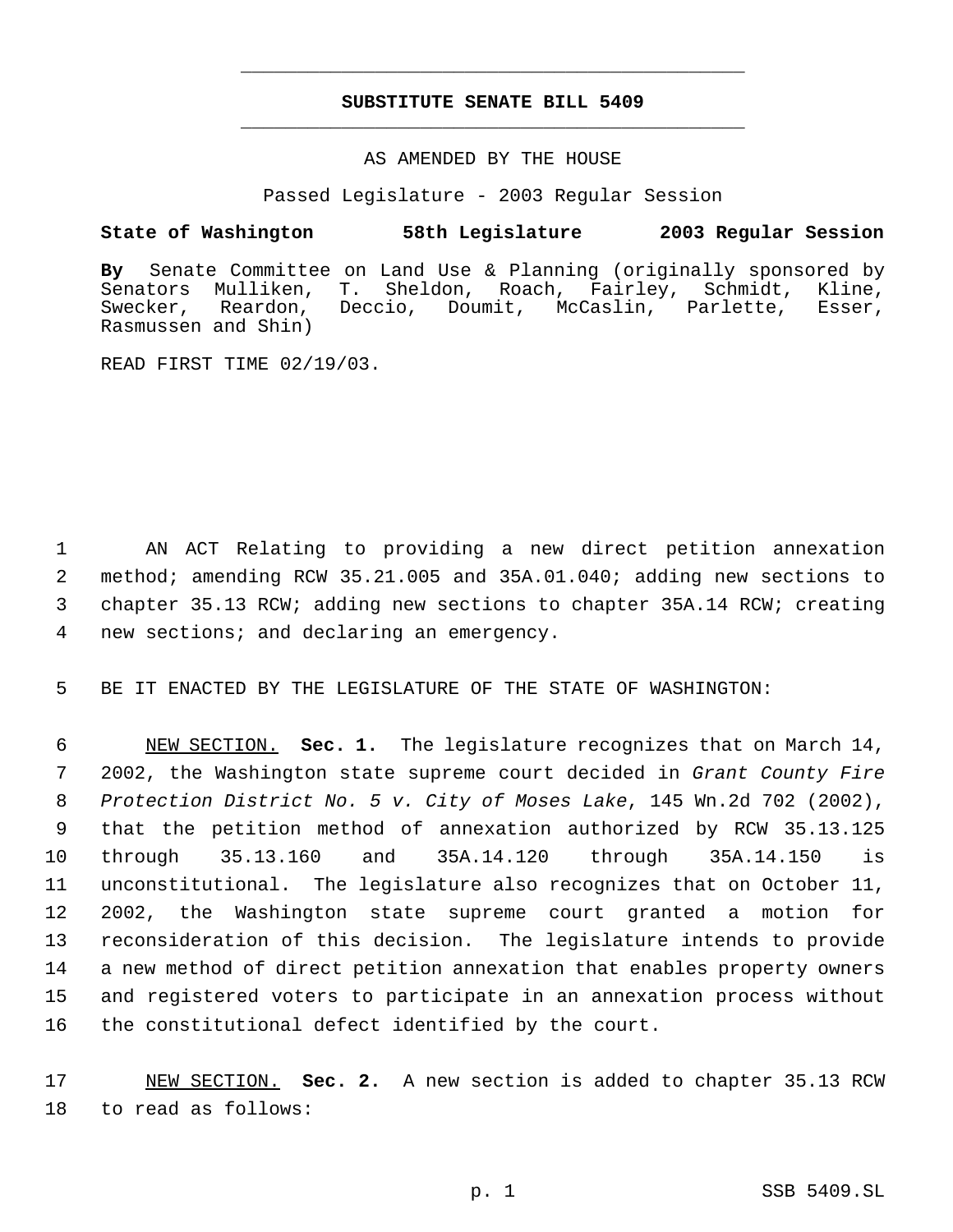Proceedings for the annexation of territory pursuant to this section and section 3 of this act shall be commenced as provided in this section. Before the circulation of a petition for annexation, the initiating party or parties who, except as provided in RCW 28A.335.110, shall be either not less than ten percent of the residents of the area to be annexed or the owners of not less than ten percent of the acreage for which annexation is petitioned, shall notify the legislative body of the city or town in writing of their intention to commence annexation proceedings. The legislative body shall set a date, not later than sixty days after the filing of the request, for a meeting with the initiating parties to determine whether the city or town will accept, reject, or geographically modify the proposed annexation, whether it shall require the simultaneous adoption of the comprehensive plan if such plan has been prepared and filed for the area to be annexed as provided for in RCW 35.13.177 and 35.13.178, and whether it shall require the assumption of all or any portion of existing city or town indebtedness by the area to be annexed. If the legislative body requires the assumption of all or any portion of indebtedness and/or the adoption of a comprehensive plan, it shall record this action in its minutes and the petition for annexation shall be so drawn as to clearly indicate this fact. There shall be no appeal from the decision of the legislative body.

 NEW SECTION. **Sec. 3.** A new section is added to chapter 35.13 RCW to read as follows:

 (1) A petition for annexation of an area contiguous to a city or town may be made in writing addressed to and filed with the legislative body of the municipality to which annexation is desired. Except where all the property sought to be annexed is property of a school district, and the school directors thereof file the petition for annexation as in RCW 28A.335.110, the petition must be signed by the owners of a majority of the acreage for which annexation is petitioned and a majority of the registered voters residing in the area for which annexation is petitioned.

 (2) If no residents exist within the area proposed for annexation, the petition must be signed by the owners of a majority of the acreage for which annexation is petitioned.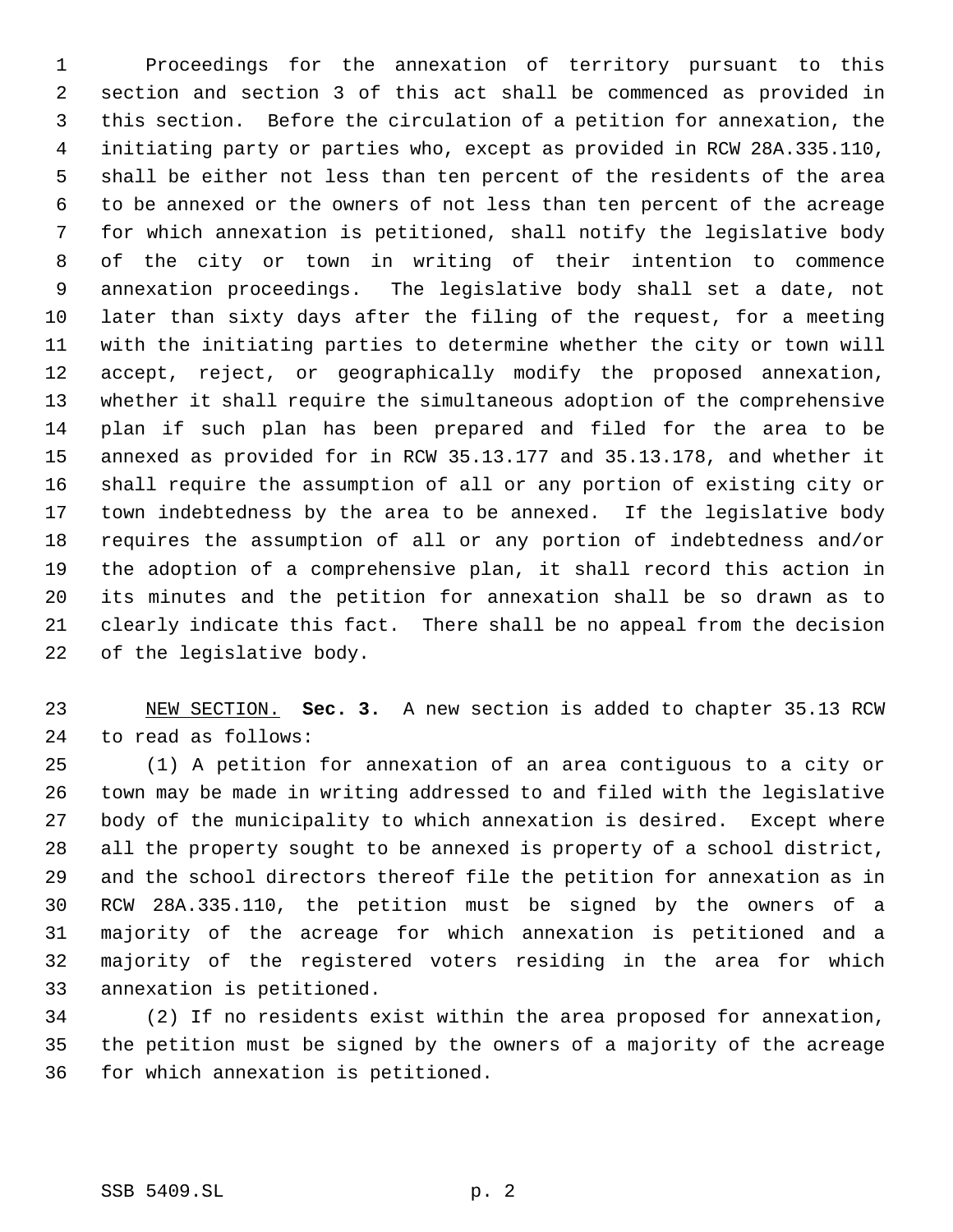(3) The petition shall set forth a legal description of the property proposed to be annexed that complies with RCW 35.02.170, and shall be accompanied by a drawing that outlines the boundaries of the property sought to be annexed. If the legislative body has required the assumption of all or any portion of city or town indebtedness by the area annexed, and/or the adoption of a comprehensive plan for the area to be annexed, these facts, together with a quotation of the minute entry of such requirement or requirements, shall be set forth in the petition.

 NEW SECTION. **Sec. 4.** A new section is added to chapter 35.13 RCW to read as follows:

 When a petition for annexation is filed with the city or town council, or commission in those cities having a commission form of government, that meets the requirements of sections 2 and 3 of this act and RCW 35.21.005, of which fact satisfactory proof may be required by the council or commission, the council or commission may entertain the same, fix a date for a public hearing thereon and cause notice of the hearing to be published in one issue of a newspaper of general circulation in the city or town. The notice shall also be posted in three public places within the territory proposed for annexation, and shall specify the time and place of hearing and invite interested persons to appear and voice approval or disapproval of the annexation. The expense of publication and posting of the notice shall be borne by the signers of the petition.

 NEW SECTION. **Sec. 5.** A new section is added to chapter 35.13 RCW to read as follows:

 Following the hearing, the council or commission shall determine by ordinance whether annexation shall be made. Subject to the provisions of sections 2 through 7 of this act and RCW 35.21.005, they may annex all or any portion of the proposed area but may not include in the annexation any property not described in the petition. Upon passage of the ordinance a certified copy shall be filed with the board of county commissioners of the county in which the annexed property is located.

 NEW SECTION. **Sec. 6.** A new section is added to chapter 35.13 RCW to read as follows: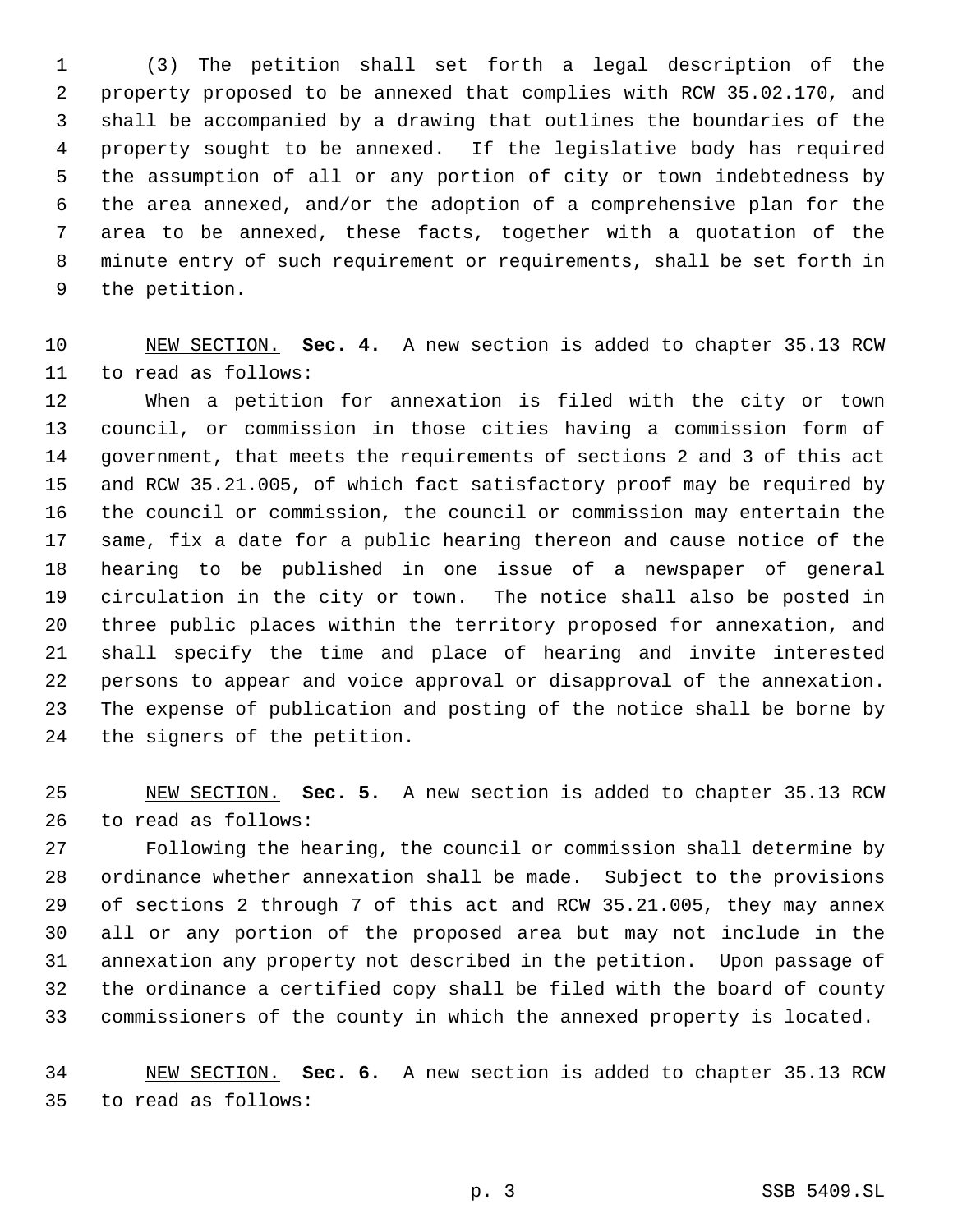Upon the date fixed in the ordinance of annexation, the area annexed shall become part of the city or town. All property within the annexed territory shall, if the annexation petition so provided, be assessed and taxed at the same rate and on the same basis as the property of such annexing city or town is assessed and taxed to pay for all or of any portion of the then outstanding indebtedness of the city or town to which the area is annexed, approved by the voters, contracted, or incurred before, or existing at, the date of annexation. If the annexation petition so provided, all property in the annexed area is subject to and is a part of the comprehensive plan as prepared and filed as provided for in RCW 35.13.177 and 35.13.178.

 NEW SECTION. **Sec. 7.** A new section is added to chapter 35.13 RCW to read as follows:

 The method of annexation provided for in sections 2 through 6 of this act is an alternative method, and does not supersede any other method.

 **Sec. 8.** RCW 35.21.005 and 1996 c 286 s 6 are each amended to read as follows:

 Wherever in this title petitions are required to be signed and filed, the following rules shall govern the sufficiency thereof:

 (1) A petition may include any page or group of pages containing an identical text or prayer intended by the circulators, signers or sponsors to be presented and considered as one petition and containing the following essential elements when applicable, except that the elements referred to in (d) and (e) of this subsection are essential for petitions referring or initiating legislative matters to the voters, but are directory as to other petitions:

 (a) The text or prayer of the petition which shall be a concise statement of the action or relief sought by petitioners and shall include a reference to the applicable state statute or city ordinance, if any;

 (b) If the petition initiates or refers an ordinance, a true copy thereof;

 (c) If the petition seeks the annexation, incorporation, withdrawal, or reduction of an area for any purpose, an accurate legal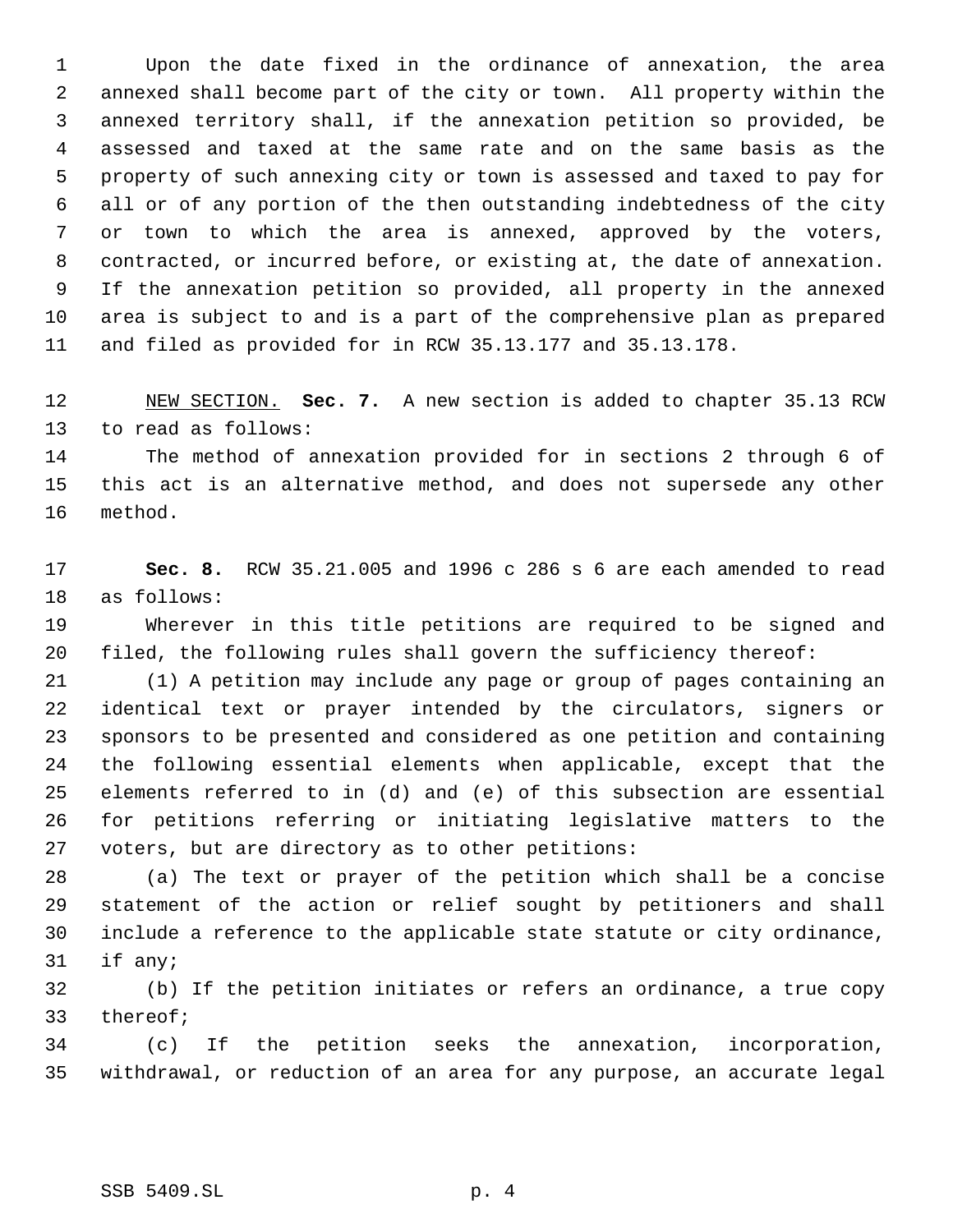description of the area proposed for such action and if practical, a map of the area;

 (d) Numbered lines for signatures with space provided beside each signature for the name and address of the signer and the date of signing;

 (e) The warning statement prescribed in subsection (2) of this section.

 (2) Petitions shall be printed or typed on single sheets of white paper of good quality and each sheet of petition paper having a space thereon for signatures shall contain the text or prayer of the petition and the following warning:

## WARNING

 Every person who signs this petition with any other than his or her true name, or who knowingly signs more than one of these petitions, or signs a petition seeking an election when he or she is not a legal voter, or signs a petition when he or she is otherwise not qualified to sign, or who makes herein any false statement, shall be guilty of a misdemeanor.

 Each signature shall be executed in ink or indelible pencil and shall be followed by the name and address of the signer and the date of signing.

 (3) The term "signer" means any person who signs his or her own name to the petition.

 (4) To be sufficient a petition must contain valid signatures of qualified registered voters or property owners, as the case may be, in the number required by the applicable statute or ordinance. Within three working days after the filing of a petition, the officer with whom the petition is filed shall transmit the petition to the county auditor for petitions signed by registered voters, or to the county assessor for petitions signed by property owners for determination of sufficiency. The officer or officers whose duty it is to determine the sufficiency of the petition shall proceed to make such a determination with reasonable promptness and shall file with the officer receiving the petition for filing a certificate stating the date upon which such determination was begun, which date shall be referred to as the terminal date. Additional pages of one or more signatures may be added to the petition by filing the same with the appropriate filing officer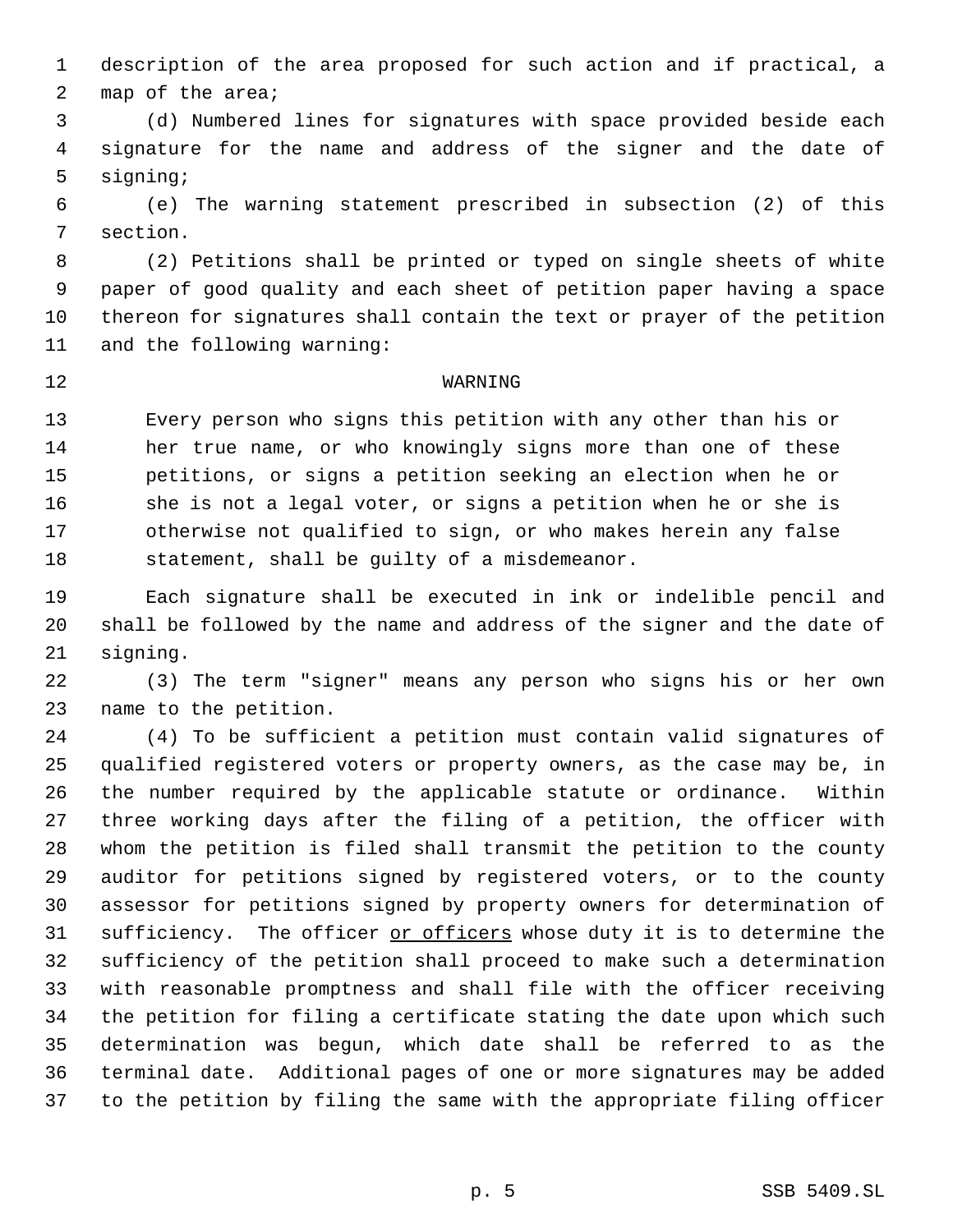prior to such terminal date. Any signer of a filed petition may withdraw his or her signature by a written request for withdrawal filed with the receiving officer prior to such terminal date. Such written request shall so sufficiently describe the petition as to make identification of the person and the petition certain. The name of any person seeking to withdraw shall be signed exactly the same as contained on the petition and, after the filing of such request for withdrawal, prior to the terminal date, the signature of any person seeking such withdrawal shall be deemed withdrawn.

 (5) Petitions containing the required number of signatures shall be accepted as prima facie valid until their invalidity has been proved.

 (6) A variation on petitions between the signatures on the petition and that on the voter's permanent registration caused by the substitution of initials instead of the first or middle names, or both, shall not invalidate the signature on the petition if the surname and handwriting are the same.

 (7) Signatures, including the original, of any person who has signed a petition two or more times shall be stricken.

 (8) Signatures followed by a date of signing which is more than six months prior to the date of filing of the petition shall be stricken.

 (9) When petitions are required to be signed by the owners of property, the determination shall be made by the county assessor. Where validation of signatures to the petition is required, the following shall apply:

 (a) The signature of a record owner, as determined by the records of the county auditor, shall be sufficient without the signature of his or her spouse;

 (b) In the case of mortgaged property, the signature of the mortgagor shall be sufficient, without the signature of his or her spouse;

 (c) In the case of property purchased on contract, the signature of the contract purchaser, as shown by the records of the county auditor, 33 shall be deemed sufficient, without the signature of his or her spouse;

 (d) Any officer of a corporation owning land within the area involved who is duly authorized to execute deeds or encumbrances on behalf of the corporation, may sign on behalf of such corporation, and shall attach to the petition a certified excerpt from the bylaws of such corporation showing such authority;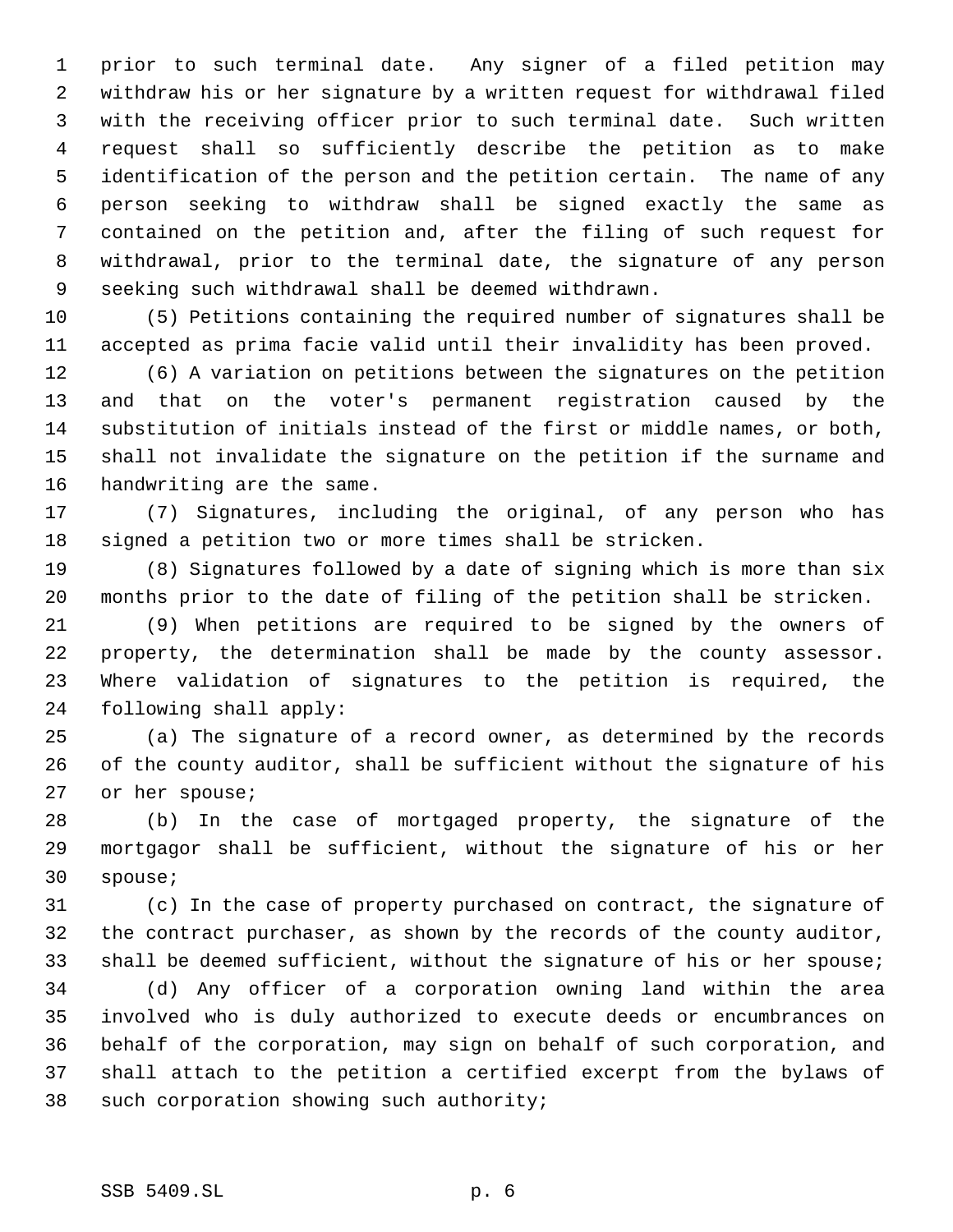(e) When property stands in the name of a deceased person or any person for whom a guardian has been appointed, the signature of the executor, administrator, or guardian, as the case may be, shall be 4 equivalent to the signature of the owner of the property; and

 (f) When a parcel of property is owned by multiple owners, the signature of an owner designated by the multiple owners is sufficient.

7 (10) The officer ((who is)) or officers responsible for determining the sufficiency of the petition shall do so in writing and transmit the written certificate to the officer with whom the petition was originally filed.

 **Sec. 9.** RCW 35A.01.040 and 1996 c 286 s 7 are each amended to read as follows:

 Wherever in this title petitions are required to be signed and filed, the following rules shall govern the sufficiency thereof:

 (1) A petition may include any page or group of pages containing an identical text or prayer intended by the circulators, signers or sponsors to be presented and considered as one petition and containing the following essential elements when applicable, except that the elements referred to in (d) and (e) of this subsection are essential for petitions referring or initiating legislative matters to the voters, but are directory as to other petitions:

 (a) The text or prayer of the petition which shall be a concise statement of the action or relief sought by petitioners and shall include a reference to the applicable state statute or city ordinance, if any;

 (b) If the petition initiates or refers an ordinance, a true copy thereof;

 (c) If the petition seeks the annexation, incorporation, withdrawal, or reduction of an area for any purpose, an accurate legal description of the area proposed for such action and if practical, a map of the area;

 (d) Numbered lines for signatures with space provided beside each signature for the name and address of the signer and the date of signing;

 (e) The warning statement prescribed in subsection (2) of this section.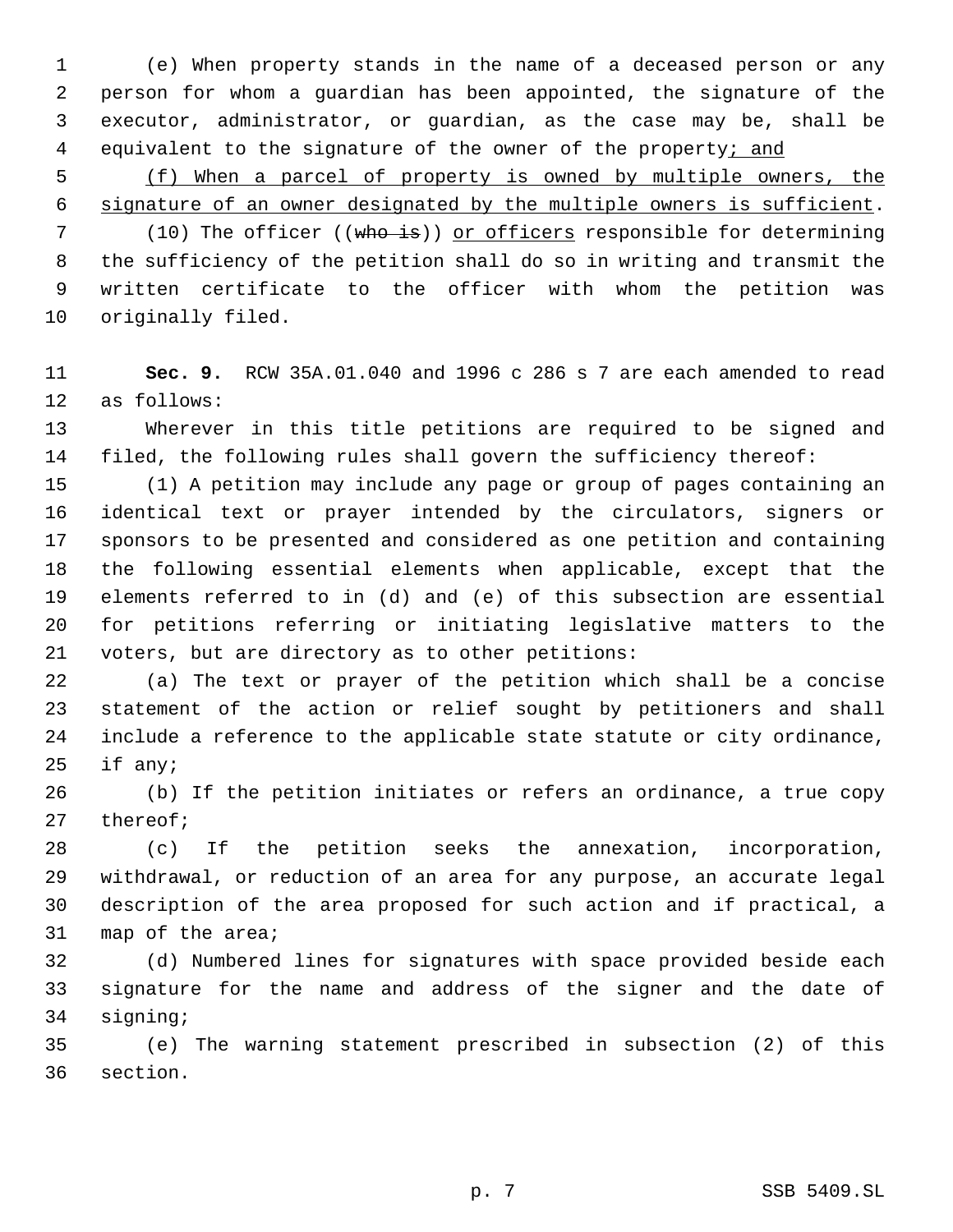(2) Petitions shall be printed or typed on single sheets of white paper of good quality and each sheet of petition paper having a space thereon for signatures shall contain the text or prayer of the petition and the following warning:

#### WARNING

 Every person who signs this petition with any other than his or her true name, or who knowingly signs more than one of these petitions, or signs a petition seeking an election when he or she is not a legal voter, or signs a petition when he or she is otherwise not qualified to sign, or who makes herein any false statement, shall be guilty of a misdemeanor.

 Each signature shall be executed in ink or indelible pencil and shall be followed by the name and address of the signer and the date of signing.

 (3) The term "signer" means any person who signs his or her own name to the petition.

 (4) To be sufficient a petition must contain valid signatures of qualified registered voters or property owners, as the case may be, in the number required by the applicable statute or ordinance. Within three working days after the filing of a petition, the officer with whom the petition is filed shall transmit the petition to the county auditor for petitions signed by registered voters, or to the county assessor for petitions signed by property owners for determination of 24 sufficiency. The officer or officers whose duty it is to determine the sufficiency of the petition shall proceed to make such a determination with reasonable promptness and shall file with the officer receiving the petition for filing a certificate stating the date upon which such determination was begun, which date shall be referred to as the terminal date. Additional pages of one or more signatures may be added to the petition by filing the same with the appropriate filing officer prior to such terminal date. Any signer of a filed petition may withdraw his or her signature by a written request for withdrawal filed with the receiving officer prior to such terminal date. Such written request shall so sufficiently describe the petition as to make identification of the person and the petition certain. The name of any person seeking to withdraw shall be signed exactly the same as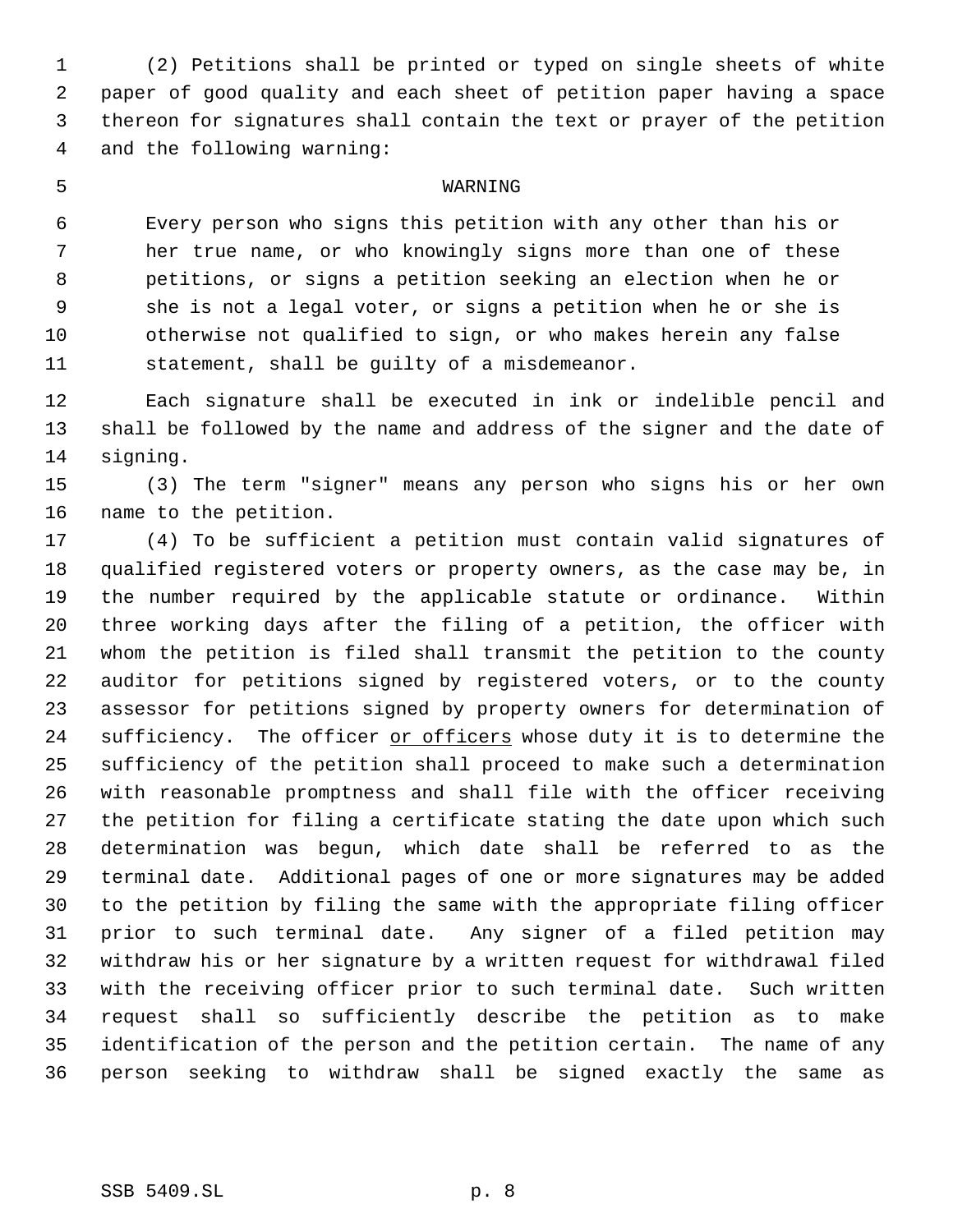contained on the petition and, after the filing of such request for withdrawal, prior to the terminal date, the signature of any person seeking such withdrawal shall be deemed withdrawn.

 (5) Petitions containing the required number of signatures shall be accepted as prima facie valid until their invalidity has been proved.

 (6) A variation on petitions between the signatures on the petition and that on the voter's permanent registration caused by the substitution of initials instead of the first or middle names, or both, shall not invalidate the signature on the petition if the surname and handwriting are the same.

 (7) Signatures, including the original, of any person who has signed a petition two or more times shall be stricken.

 (8) Signatures followed by a date of signing which is more than six months prior to the date of filing of the petition shall be stricken.

 (9) When petitions are required to be signed by the owners of property, the determination shall be made by the county assessor. Where validation of signatures to the petition is required, the following shall apply:

 (a) The signature of a record owner, as determined by the records of the county auditor, shall be sufficient without the signature of his or her spouse;

 (b) In the case of mortgaged property, the signature of the mortgagor shall be sufficient, without the signature of his or her spouse;

 (c) In the case of property purchased on contract, the signature of the contract purchaser, as shown by the records of the county auditor, shall be deemed sufficient, without the signature of his or her spouse;

 (d) Any officer of a corporation owning land within the area involved who is duly authorized to execute deeds or encumbrances on behalf of the corporation, may sign on behalf of such corporation, and shall attach to the petition a certified excerpt from the bylaws of 32 such corporation showing such authority;

 (e) When property stands in the name of a deceased person or any person for whom a guardian has been appointed, the signature of the executor, administrator, or guardian, as the case may be, shall be 36 equivalent to the signature of the owner of the property; and

 (f) When a parcel of property is owned by multiple owners, the signature of an owner designated by the multiple owners is sufficient.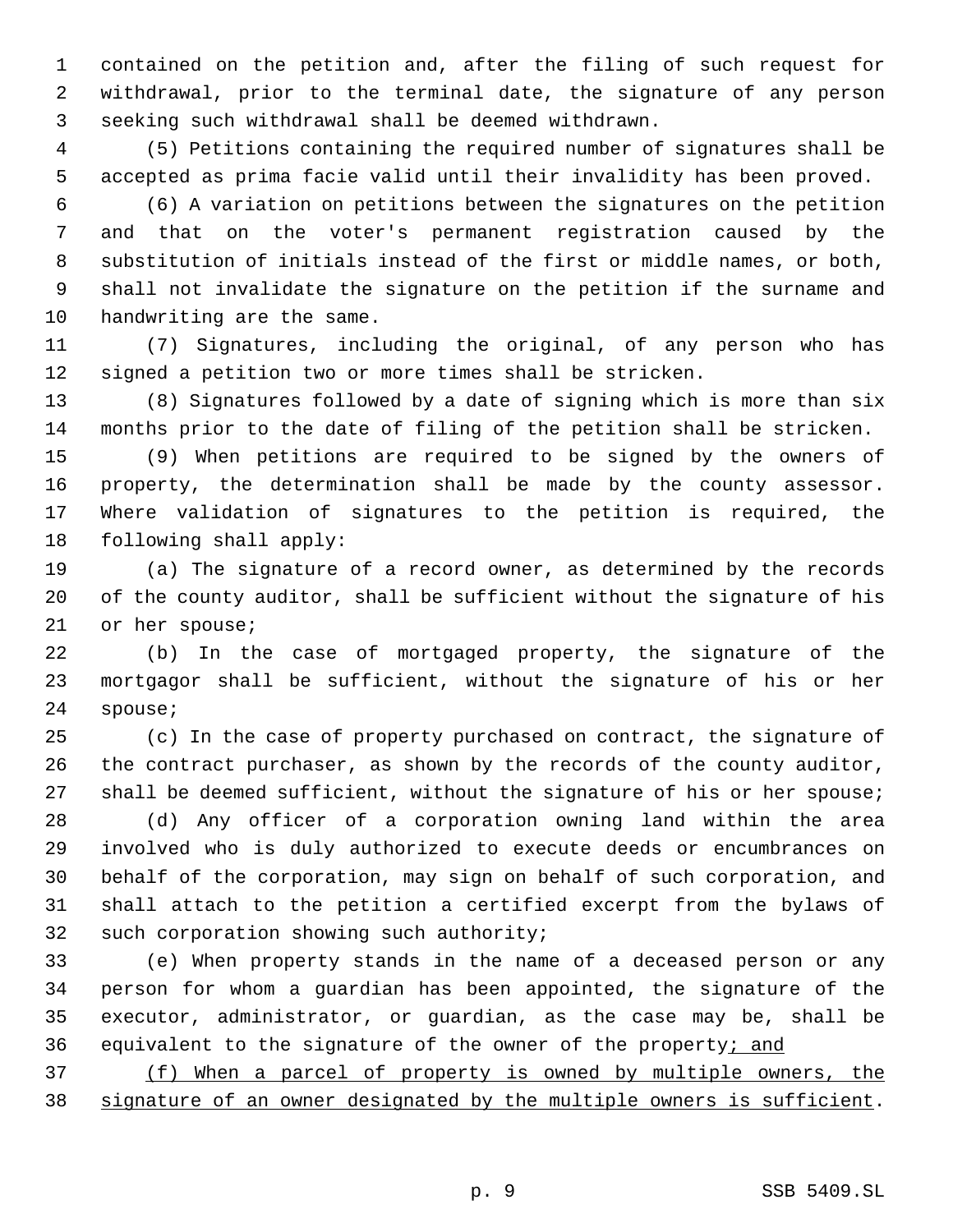1 (10) The officer ((who is)) or officers responsible for determining the sufficiency of the petition shall do so in writing and transmit the written certificate to the officer with whom the petition was originally filed.

 NEW SECTION. **Sec. 10.** A new section is added to chapter 35A.14 RCW to read as follows:

 (1) Proceedings for initiating annexation of unincorporated territory to a charter code city or noncharter code city may be commenced by the filing of a petition of property owners of the territory proposed to be annexed, in the following manner which is alternative to other methods provided in this chapter:

 (a) Before the circulation of a petition for annexation, the initiating party or parties, who shall be the owners of not less than ten percent of the acreage for which annexation is sought, shall notify the legislative body of the code city in writing of their intention to commence annexation proceedings;

 (b) The legislative body shall set a date, not later than sixty days after the filing of the request, for a meeting with the initiating parties to determine whether the code city will accept, reject, or geographically modify the proposed annexation, whether it shall require the simultaneous adoption of a proposed zoning regulation, if such a proposal has been prepared and filed for the area to be annexed as provided for in RCW 35A.14.330 and 35A.14.340, and whether it shall require the assumption of all or any portion of existing city 25 indebtedness by the area to be annexed;

 (c) If the legislative body requires the assumption of all or any portion of indebtedness and/or the adoption of a proposed zoning regulation, it shall record this action in its minutes and the petition for annexation shall be so drawn as to clearly indicate these facts;

 (d) Approval by the legislative body shall be a condition precedent to circulation of the petition; and

 (e) There shall be no appeal from the decision of the legislative body.

 (2) A petition for annexation of an area contiguous to a code city may be filed with the legislative body of the municipality to which annexation is desired. The petition for annexation must be signed by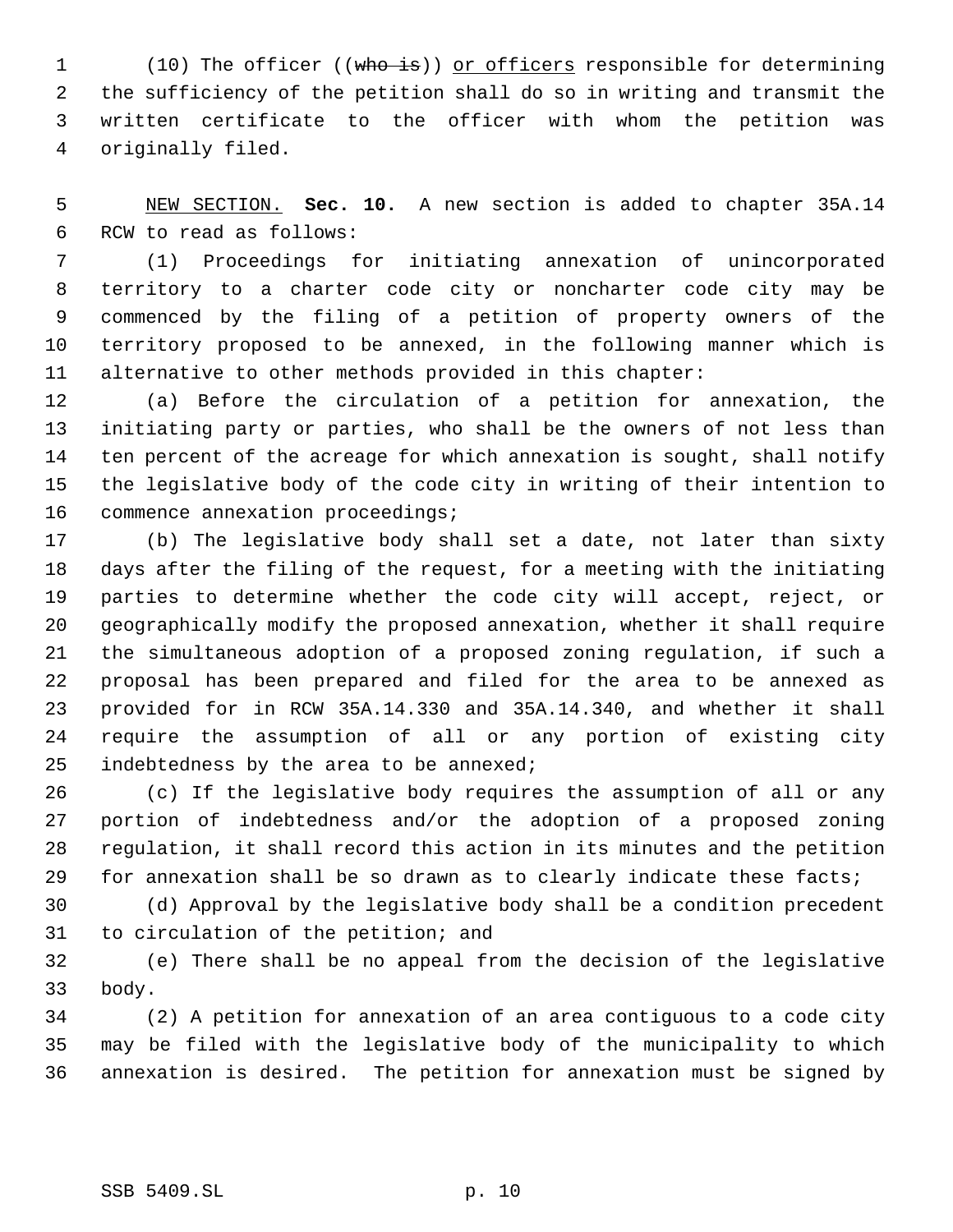the owners of a majority of the acreage for which annexation is petitioned and a majority of the registered voters residing in the area for which annexation is petitioned.

 (3) If no residents exist within the area proposed for annexation, the petition must be signed by the owners of a majority of the acreage for which annexation is petitioned.

 (4) The petition shall set forth a legal description of the property proposed to be annexed that complies with RCW 35A.14.410, and shall be accompanied by a drawing that outlines the boundaries of the property sought to be annexed. If the legislative body has required the assumption of all or any portion of city indebtedness by the area annexed or the adoption of a proposed zoning regulation, these facts, together with a quotation of the minute entry of such requirement, or requirements, shall also be set forth in the petition.

 NEW SECTION. **Sec. 11.** A new section is added to chapter 35A.14 RCW to read as follows:

 When a petition for annexation is filed with the legislative body of a code city, that meets the requirements of RCW 35A.01.040 and section 10 of this act, the legislative body may entertain the same, fix a date for a public hearing thereon and cause notice of the hearing to be published in one or more issues of a newspaper of general circulation in the city. The notice shall also be posted in three public places within the territory proposed for annexation, and shall specify the time and place of hearing and invite interested persons to appear and voice approval or disapproval of the annexation.

 NEW SECTION. **Sec. 12.** A new section is added to chapter 35A.14 RCW to read as follows:

 Following the hearing, if the legislative body determines to effect the annexation, they shall do so by ordinance. Subject to RCW 35A.14.410, the ordinance may annex all or any portion of the proposed area but may not include in the annexation any property not described in the petition. Upon passage of the annexation ordinance, a certified copy shall be filed with the board of county commissioners of the county in which the annexed property is located.